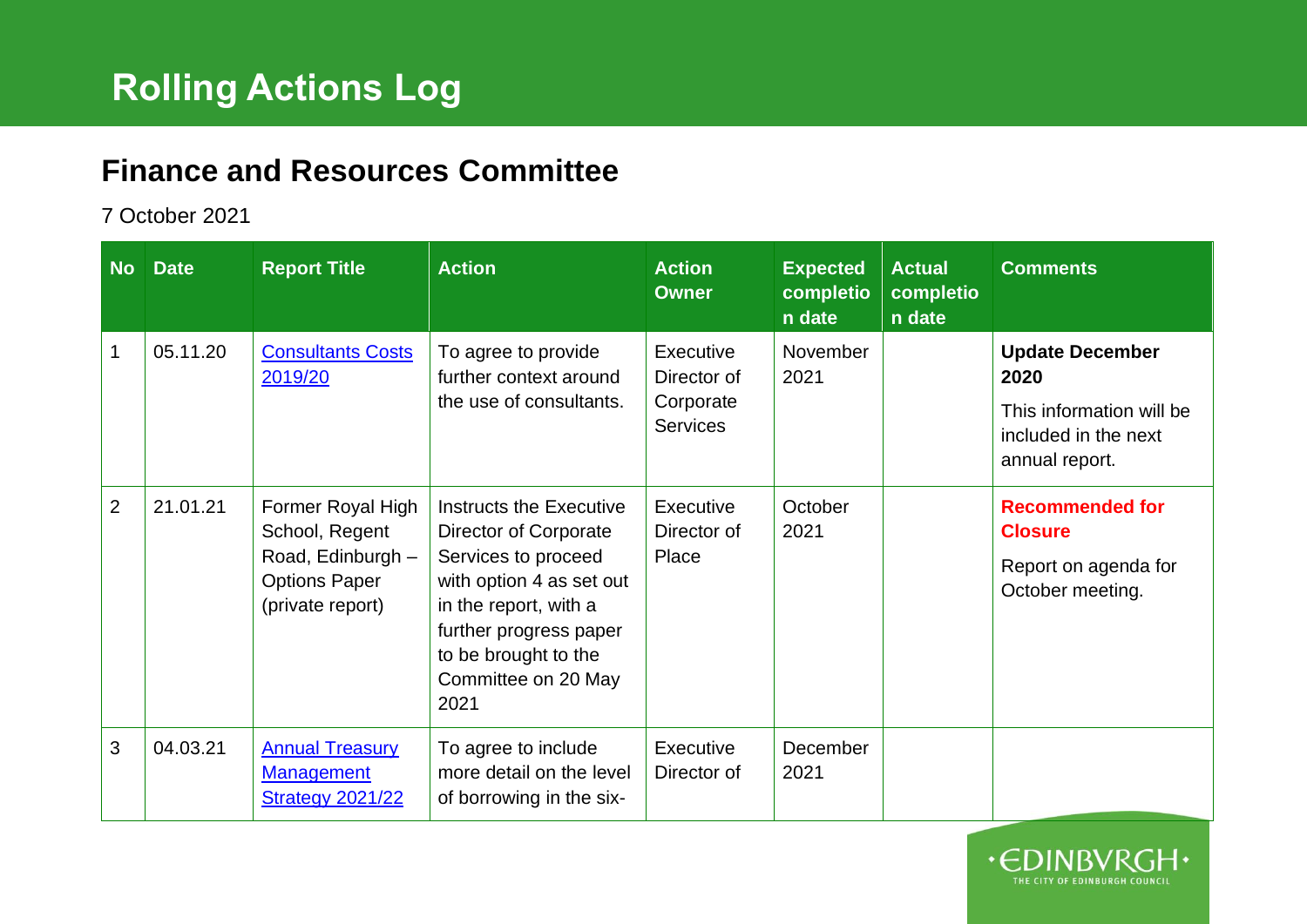| <b>No</b>      | <b>Date</b> | <b>Report Title</b>                                                                                                                                | <b>Action</b>                                                                                                                                                                                                                                     | <b>Action</b><br><b>Owner</b>     | <b>Expected</b><br>completio<br>n date | <b>Actual</b><br>completio<br>n date | <b>Comments</b>                                                                            |
|----------------|-------------|----------------------------------------------------------------------------------------------------------------------------------------------------|---------------------------------------------------------------------------------------------------------------------------------------------------------------------------------------------------------------------------------------------------|-----------------------------------|----------------------------------------|--------------------------------------|--------------------------------------------------------------------------------------------|
|                |             |                                                                                                                                                    | month period Treasury<br>Management report.                                                                                                                                                                                                       | Corporate<br><b>Services</b>      |                                        |                                      |                                                                                            |
| $\overline{4}$ | 04.03.21    | <b>Edinburgh</b><br><b>Catering Services -</b><br><b>Other Catering</b><br><b>Significant Trading</b><br><b>Operation (STO) -</b><br><b>Update</b> | Agree a report is<br>presented to a future<br>meeting of the Finance<br>and Resources<br>Committee, setting out<br>a business case for re-<br>commencement of<br><b>Edinburgh Catering</b><br>Services - Other<br>Catering trading<br>activities. | Executive<br>Director of<br>Place | December<br>2021                       |                                      | <b>Recommended for</b><br>closure<br>Report on agenda for<br>October meeting               |
| 5              | 04.03.21    | Liberton Hospital,<br>Edinburgh -<br><b>Proposed</b><br><b>Acquisition</b>                                                                         | Notes that a further<br>report will be brought to<br>a future Finance and<br><b>Resources Committee</b><br>to provide an update on<br>the progress of the<br>acquisition.                                                                         | Executive<br>Director of<br>Place | October<br>2021                        |                                      | <b>Recommended for</b><br>closure<br><b>Update in Business</b><br>Bulletin in October 2021 |
| 6              | 04.03.21    | <b>Award of Contract</b><br>for Site Re-<br>development<br><b>Works at North</b>                                                                   | To agree to provide an<br>update on further<br>opportunities for<br>funding for the project                                                                                                                                                       | Executive<br>Director of<br>Place | <b>TBC</b>                             |                                      |                                                                                            |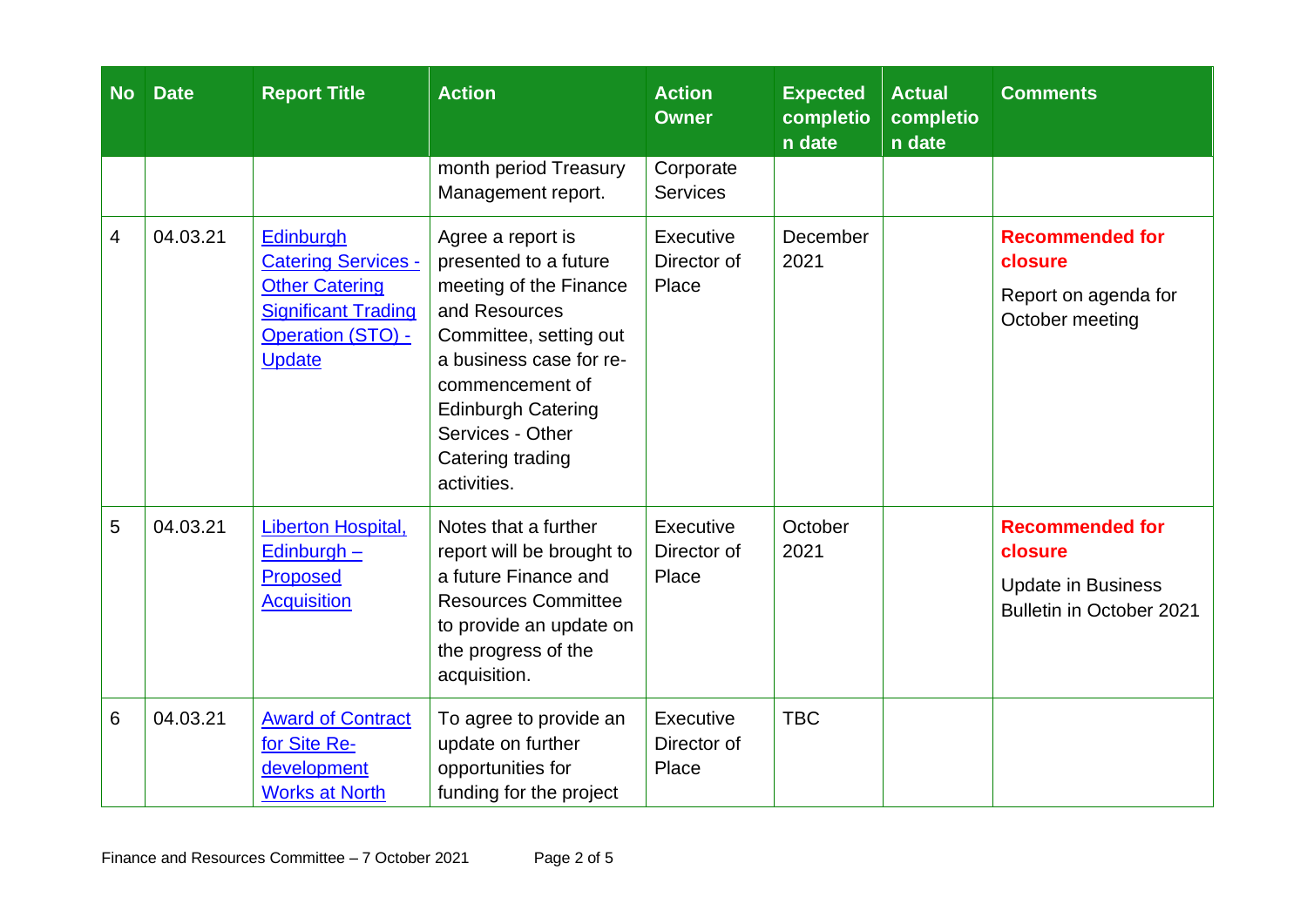| <b>No</b>      | <b>Date</b> | <b>Report Title</b>                                                                                                                    | <b>Action</b>                                                                                                                                                                                                                                                        | <b>Action</b><br><b>Owner</b>                            | <b>Expected</b><br>completio<br>n date | <b>Actual</b><br>completio<br>n date | <b>Comments</b>                                                                                      |
|----------------|-------------|----------------------------------------------------------------------------------------------------------------------------------------|----------------------------------------------------------------------------------------------------------------------------------------------------------------------------------------------------------------------------------------------------------------------|----------------------------------------------------------|----------------------------------------|--------------------------------------|------------------------------------------------------------------------------------------------------|
|                |             | <b>Cairntow Traveller</b><br><b>Site</b>                                                                                               | once more detail was<br>known.                                                                                                                                                                                                                                       |                                                          |                                        |                                      |                                                                                                      |
| $\overline{7}$ | 20.05.21    | <b>Revenue Budget</b><br><b>Framework</b><br>2021/26 Update                                                                            | 1) To agree to provide<br>a briefing on the<br>process and<br>outcomes of the two<br>feasibility studies.                                                                                                                                                            | Executive<br>Director of<br>Corporate<br><b>Services</b> |                                        | May 2021                             | <b>Closed</b><br>Briefing note was<br>circulated to Full Council<br>on the 26 <sup>th</sup> May 2021 |
|                |             |                                                                                                                                        | To agree to provide<br>(2)<br>further detail on the<br>£1.2m cost for<br>Prevention and<br>Community<br>Engagement.                                                                                                                                                  | Executive<br>Director of<br>Place                        | <b>TBC</b>                             |                                      |                                                                                                      |
| 8              | 12.08.21    | 2021-31<br><b>Sustainable</b><br><b>Capital Budget</b><br><b>Strategy - Outturn</b><br>2020/21 and<br><b>Revised Budget</b><br>2021/22 | To note a further<br>update on the<br>Sustainable Capital<br><b>Budget Strategy would</b><br>be brought to the<br><b>Finance and Resources</b><br>Committee on 7<br>October 2021, with a<br>focus on addressing the<br>funding pressure<br>identified in the report. | Executive<br>Director of<br>Corporate<br><b>Services</b> | October<br>2021                        |                                      | <b>Recommended for</b><br>closure<br>Report on agenda<br>October 2021                                |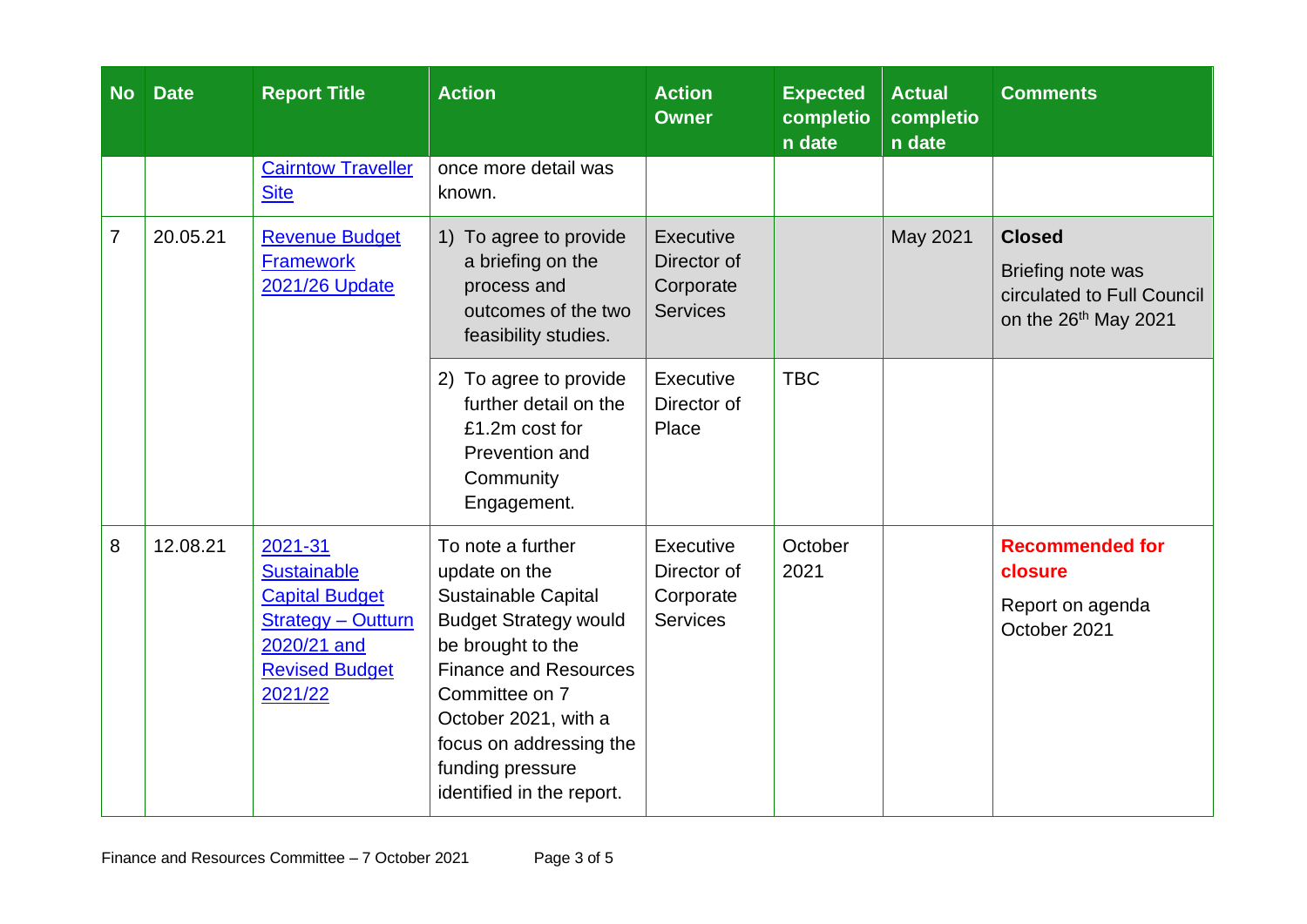| <b>No</b> | <b>Date</b> | <b>Report Title</b>                                  | <b>Action</b>                                                                                                                                                                                                                                                                                                                                                                                                                                                                    | <b>Action</b><br><b>Owner</b>                            | <b>Expected</b><br>completio<br>n date | <b>Actual</b><br>completio<br>n date | <b>Comments</b> |
|-----------|-------------|------------------------------------------------------|----------------------------------------------------------------------------------------------------------------------------------------------------------------------------------------------------------------------------------------------------------------------------------------------------------------------------------------------------------------------------------------------------------------------------------------------------------------------------------|----------------------------------------------------------|----------------------------------------|--------------------------------------|-----------------|
| 9         | 12.08.21    | <b>Lauriston Castle</b><br>Trust (private<br>report) | 1) To agree to<br>implement Option 2<br>in the report subject<br>to a further report<br>being submitted to<br>full Council which<br>addressed:<br>the appointment<br>of only Councillor<br>Trustees at the<br>moment<br>appropriate<br>support being<br>made available<br>to purchase<br>indemnity<br>insurance for<br>Councillor<br>trustees and<br>providing legal<br>and<br>administrative<br>support for at<br>least 6 months<br>a routemap<br>setting out a<br>proposed way | Executive<br>Director of<br>Corporate<br><b>Services</b> | February<br>2022                       |                                      |                 |